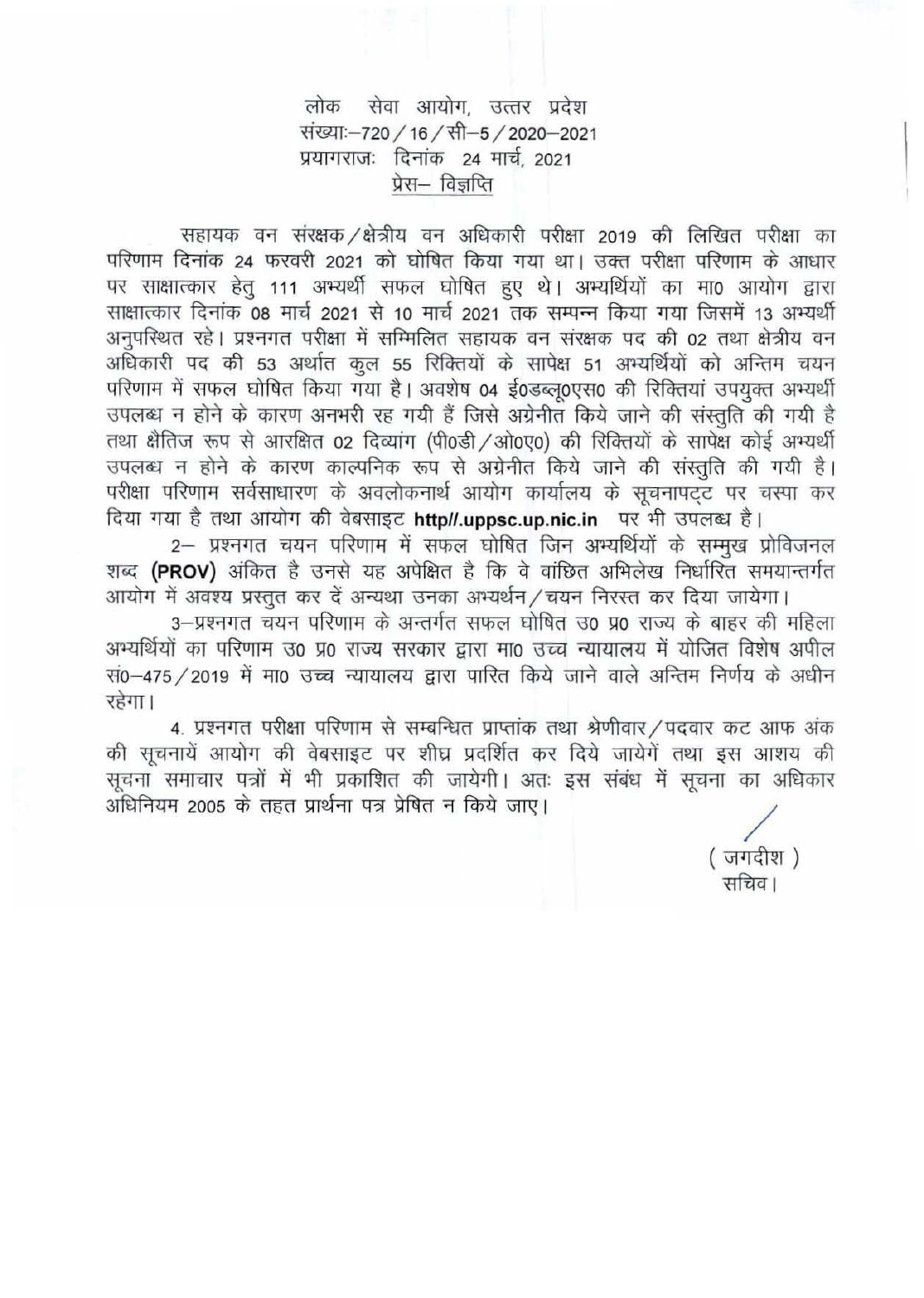# **U.P. PUBLIC SERVICE COMMISSION, PRAYAGRAJ.**

### **DATA PROCESSING CENTRE ACF/RFO EX.AM.- 2019 LIST OF SELECTED CANDIDATES**

|    |                | POST :: ASSISTANT CONSERVATOR OF FOREST |                  | <br>==============               | PAGE NO.:: 1                                                             |
|----|----------------|-----------------------------------------|------------------|----------------------------------|--------------------------------------------------------------------------|
| NO | SL ROLLNO NAME |                                         |                  |                                  | ters were start than one date date and their country<br>CATEGORY REMARKS |
|    |                | 1 428388 ATUL KUMAR SINGH               |                  | UR/GEN                           | ---------------------------------                                        |
|    |                | 2 460269 DEEPAK KUMAR PANDEY            |                  | UR/GEN                           | PROV                                                                     |
|    |                |                                         | TOTAL CASES :: 2 | -------------------------------- |                                                                          |
|    |                |                                         |                  |                                  |                                                                          |
|    |                |                                         |                  |                                  |                                                                          |
|    |                |                                         |                  |                                  |                                                                          |
|    |                |                                         |                  |                                  |                                                                          |
|    |                |                                         |                  |                                  |                                                                          |
|    |                |                                         |                  |                                  |                                                                          |
|    |                |                                         |                  |                                  |                                                                          |
|    |                |                                         |                  |                                  |                                                                          |
|    |                |                                         |                  |                                  |                                                                          |
|    |                |                                         |                  |                                  |                                                                          |
|    |                |                                         |                  |                                  |                                                                          |
|    |                |                                         |                  |                                  |                                                                          |
|    |                |                                         |                  |                                  |                                                                          |
|    |                |                                         |                  |                                  |                                                                          |
|    |                |                                         |                  |                                  |                                                                          |
|    |                |                                         |                  |                                  |                                                                          |
|    |                |                                         |                  |                                  |                                                                          |
|    |                |                                         |                  |                                  |                                                                          |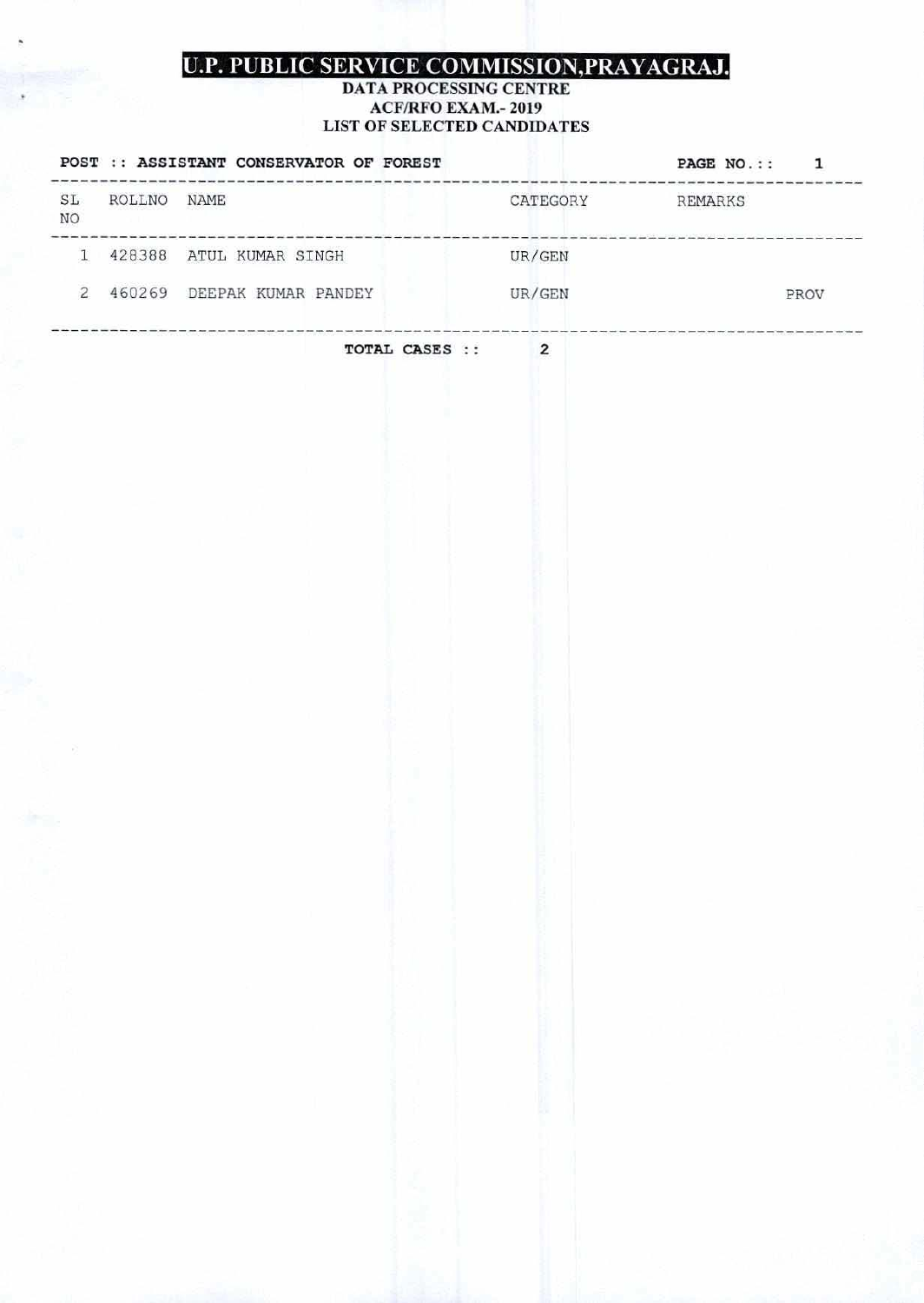#### **U.P. PUBLIC SERVICE COMMISSION, PRAYAGRAJ. DATA PROCESSING CENTRE ACF/ RFO EXAM. 2019 LIST OF SELECTED CANDIDATES**

¥

|                 |        | POST :: RANGE FOREST OFFICER              | PAGE NO.:: 1     |                |  |
|-----------------|--------|-------------------------------------------|------------------|----------------|--|
| NO              |        | SL ROLLNO NAME                            | CATEGORY REMARKS |                |  |
|                 |        | 1 410596 PRATYUSH KUMAR SRIVASTAVA UR/GEN |                  |                |  |
|                 |        | 2 119496 PRABHAT KUMAR                    | UR/GEN           | PROV           |  |
|                 |        | 3 318207 ANSHUMAN                         | UR/GEN           |                |  |
|                 |        | 4 032459 RISHI KUMAR                      | UR/EWS           | PROV           |  |
|                 |        | 5 494046 ANAND SHEKHAR                    | UR/GEN           |                |  |
| 6               |        | 322965 ADITYA SAXENA                      | UR/GEN           |                |  |
| $7\phantom{.0}$ |        | 108894 MOHAMMAD JAFAR                     | UR/EWS           |                |  |
| 8               |        | 322904 VISHAL SINGH RATHORE UR/GEN        |                  |                |  |
| 9               |        | 236488 ASHISH KUMAR TIWARI                | UR/GEN           |                |  |
|                 |        | 10 539258 RIDDHI PANDEY                   | UR/GEN FEM-UP    |                |  |
|                 |        | 11 224585 ABHISHEK SHUKLA                 | UR/GEN           |                |  |
|                 |        | 12 399350 GAJENDRA PAL CHOUDHARY UR/GEN   |                  |                |  |
|                 |        | 13 395893 MANISHA KUKRETI                 | UR/GEN           | FEM-UP         |  |
|                 |        | 14 179075 NIRBHAY PRATAP SHAHI            | UR/EWS           |                |  |
|                 |        | 15 134515 NIKHIL DWIVEDI                  | UR/GEN           |                |  |
|                 |        | 16 125652 KAPIL DEV SINGH                 | UR/GEN           |                |  |
|                 |        | 17 123302 SONAM DIXIT                     | UR/GEN           | FEM-UP         |  |
| 18              | 035043 | SUSHANT SHUKLA                            | UR/GEN           |                |  |
| 19              | 373890 | FAHAD KHAN                                | UR/GEN           |                |  |
| 20              | 055201 | SHASHANK GUPTA                            | UR/GEN           |                |  |
| 21              | 484758 | REETA TIWARI                              | UR/GEN           | FEM-UP<br>PROV |  |
| 22              | 440484 | VIVEKANAND GUPTA                          | UR/GEN           |                |  |
| 23              | 123975 | NIGAM JHA                                 | UR/GEN           |                |  |
| 24              |        | 451627 ANURAG SINGH                       | UR/GEN           |                |  |
| 25              |        | 285819 SACHIN SHARMA                      | UR/GEN           |                |  |